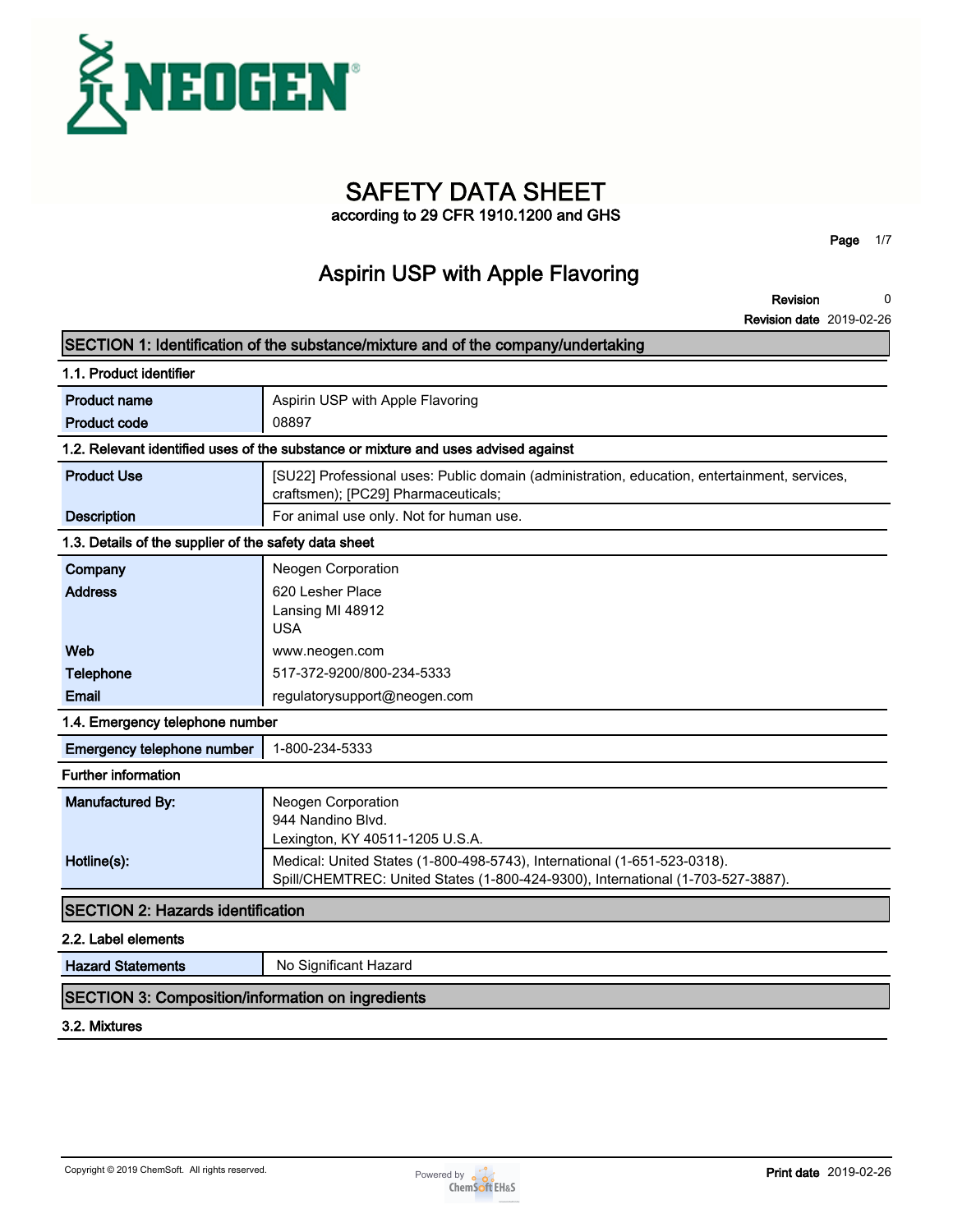**Revision 0**

**Revision date 2019-02-26**

### **3.2. Mixtures**

| EC 1272/2008                                             |           |         |           |                                            |                    |                                                        |
|----------------------------------------------------------|-----------|---------|-----------|--------------------------------------------|--------------------|--------------------------------------------------------|
| <b>Chemical Name</b>                                     | Index No. | CAS No. | EC No.    | <b>REACH Registration</b><br><b>Number</b> | Conc.<br>$(\%w/w)$ | Classification                                         |
| Acetylsalicylic acid (Acetylsalicylic<br>acid (Aspirin)) |           | 50-78-2 | 200-064-1 |                                            |                    | 40 - 50% Acute Tox. 4: H302; Aguatic<br>Acute 3: H402: |

#### **Description**

**No components need to be disclosed according to the applicable regulations.**

### **SECTION 4: First aid measures**

### **4.1. Description of first aid measures**

| Inhalation          | Inhalation may cause coughing, tightness of the chest and irritation of the respiratory system.<br>Move the exposed person to fresh air. Seek medical attention if irritation or symptoms persist.             |
|---------------------|----------------------------------------------------------------------------------------------------------------------------------------------------------------------------------------------------------------|
| Eye contact         | May cause irritation to eyes. Rinse immediately with plenty of water. Seek medical attention if<br>irritation or symptoms persist.                                                                             |
| <b>Skin contact</b> | May cause irritation to skin. Rinse immediately with plenty of water. Remove contaminated<br>clothing. Seek medical attention if irritation or symptoms persist.                                               |
| Ingestion           | Ingestion may cause nausea and vomiting. May cause irritation to mucous membranes. DO NOT<br>INDUCE VOMITING unless advised to do so by a doctor. Seek medical attention if irritation or<br>symptoms persist. |

### **SECTION 5: Firefighting measures**

#### **5.1. Extinguishing media**

**Use extinguishing media appropriate to the surrounding fire conditions.**

### **5.2. Special hazards arising from the substance or mixture**

**Burning produces irritating, toxic and obnoxious fumes.**

### **5.3. Advice for firefighters**

**Wear suitable respiratory equipment when necessary.**

### **SECTION 6: Accidental release measures**

### **6.1. Personal precautions, protective equipment and emergency procedures**

**Ensure adequate ventilation of the working area. Wear suitable protective equipment.**

### **6.2. Environmental precautions**

**Prevent further spillage if safe. Do not flush into surface water. Do not let product contaminate subsoil.**

#### **6.3. Methods and material for containment and cleaning up**

| Sweep up. Transfer to suitable, labelled containers for disposal. Clean spillage area thoroughly<br>with plenty of water. |
|---------------------------------------------------------------------------------------------------------------------------|
|---------------------------------------------------------------------------------------------------------------------------|

### **6.4. Reference to other sections**

**See section 2, 8, and 13 for further information.**

### **SECTION 7: Handling and storage**

#### **7.1. Precautions for safe handling**

**Adopt best Manual Handling considerations when handling, carrying and dispensing. Avoid contact with eyes. Avoid contamination of food or feedstuffs. Refer to label for complete indications, dosing, storage, and handling.**

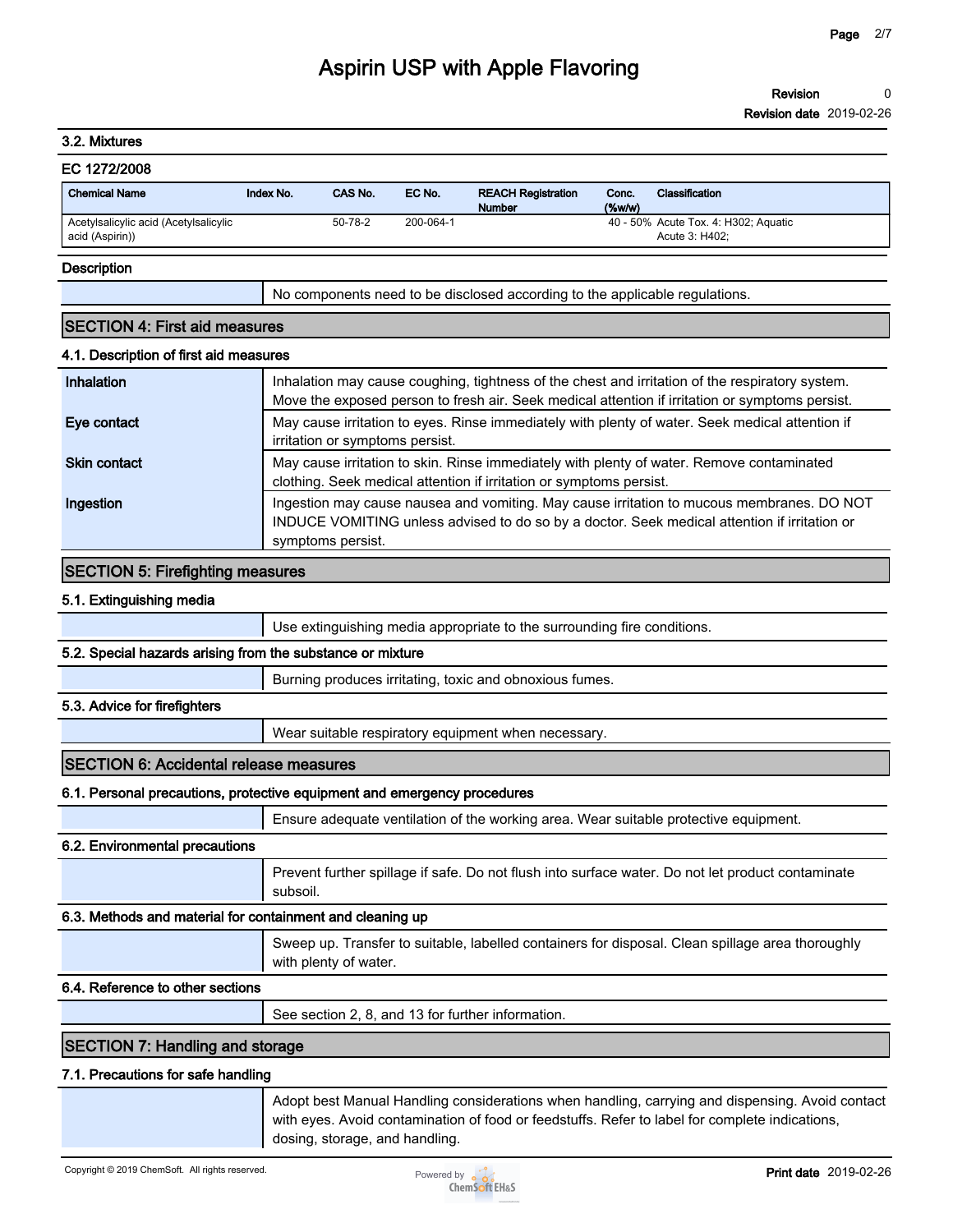**Revision 0**

**Revision date 2019-02-26**

### **7.2. Conditions for safe storage, including any incompatibilities**

|                          | Keep in a cool, dry, well ventilated area. Keep at temperature not exceeding 30°C. Keep<br>containers tightly closed. Store in correctly labelled containers. Refer to label for complete<br>indications, dosing, storage, and handling. |
|--------------------------|------------------------------------------------------------------------------------------------------------------------------------------------------------------------------------------------------------------------------------------|
| 7.3. Specific end use(s) |                                                                                                                                                                                                                                          |

**See section 1.2 for further information.**

### **SECTION 8: Exposure controls/personal protection**

### **8.1. Control parameters**

### **Exposure Limit Values**

| Acetylsalicylic acid             | ACGIH TLV TWA: $5 \text{ mg/m}^3$  | <b>ACGIH TLV STEL: -</b>   |
|----------------------------------|------------------------------------|----------------------------|
| (Acetylsalicylic acid (Aspirin)) |                                    |                            |
|                                  | Notations: -                       | OSHA PEL 8hr TWA ppm: -    |
|                                  | OSHA PEL 8hr TWA mg m3: -          | Skin Designation: -        |
|                                  | NIOSH REL 10hr TWA ppm:            | NIOSH REL 10hr TWA mg m3:  |
|                                  | NIOSH REL 15 min ST ppm:           | NIOSH REL 15 min ST mg m3: |
| Corn Starch (Starch)             | ACGIH TLV TWA: $10 \text{ mg/m}^3$ | <b>ACGIH TLV STEL: -</b>   |
|                                  | <b>Notations: A4</b>               | OSHA PEL 8hr TWA ppm: -    |
|                                  | <b>OSHA PEL 8hr TWA mg m3: 15</b>  | <b>Skin Designation: -</b> |
|                                  | NIOSH REL 10hr TWA ppm:            | NIOSH REL 10hr TWA mg m3:  |
|                                  | NIOSH REL 15 min ST ppm:           | NIOSH REL 15 min ST mg m3: |
| Sucrose                          | ACGIH TLV TWA: $10 \text{ mg/m}^3$ | <b>ACGIH TLV STEL: -</b>   |
|                                  | <b>Notations: A4</b>               | OSHA PEL 8hr TWA ppm: -    |
|                                  | OSHA PEL 8hr TWA mg m3: 15         | <b>Skin Designation: -</b> |
|                                  | NIOSH REL 10hr TWA ppm:            | NIOSH REL 10hr TWA mg m3:  |
|                                  | NIOSH REL 15 min ST ppm:           | NIOSH REL 15 min ST mg m3: |

### **8.2. Exposure controls**

| Appropriate engineering<br>controls                | Ensure adequate ventilation of the working area.                          |
|----------------------------------------------------|---------------------------------------------------------------------------|
| Individual protection measures                     | Use as appropriate: Chemical resistant clothing.                          |
| Eye / face protection                              | Use as appropriate: Suitable eye protection.                              |
| Skin protection - Hand<br>protection               | Use as appropriate: Chemical resistant gloves.                            |
| <b>Respiratory protection</b>                      | In case of insufficient ventilation, wear suitable respiratory equipment. |
| <b>SECTION 9: Physical and chemical properties</b> |                                                                           |

**9.1. Information on basic physical and chemical properties**

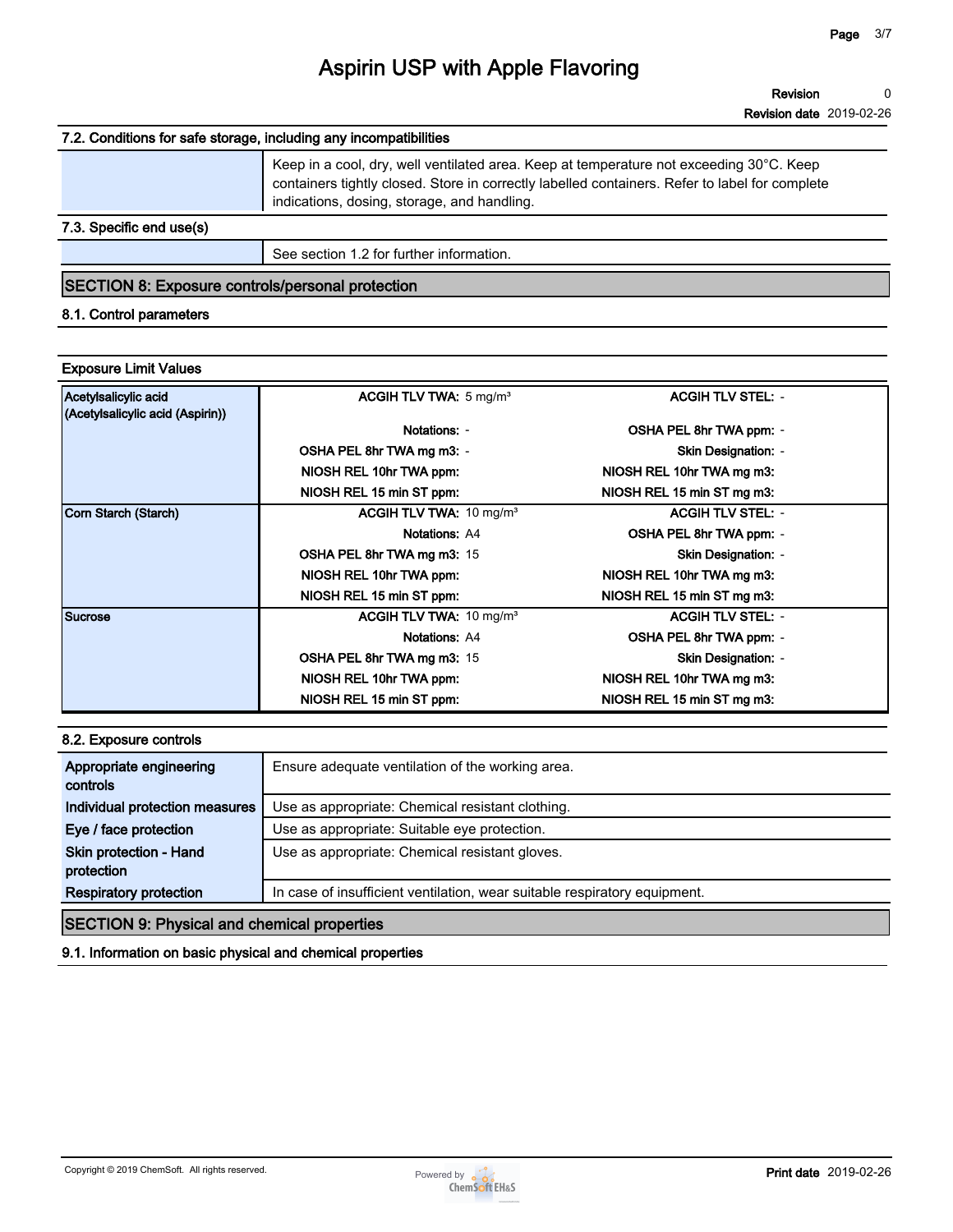**Revision Revision date 2019-02-26 0**

### **9.1. Information on basic physical and chemical properties**

|                                               | State   Powder                            |
|-----------------------------------------------|-------------------------------------------|
|                                               | Color   Off white                         |
|                                               | <b>Odor</b> Aromatic                      |
|                                               | Odour threshold   No data available       |
|                                               | pH   No data available                    |
|                                               | Melting point   No data available         |
|                                               | <b>Freezing Point</b> No data available   |
|                                               | <b>Boiling point</b> Not applicable.      |
|                                               | Flash point No data available             |
| Flammability limits Combustible dust          |                                           |
|                                               | Vapor pressure   No data available        |
|                                               | Vapor density No data available           |
|                                               | <b>Relative density</b> No data available |
| Partition coefficient   No data available     |                                           |
| Autoignition temperature   No data available  |                                           |
| <b>Explosive properties</b> No data available |                                           |
| <b>Oxidising properties</b> No data available |                                           |
| Solubility                                    | Soluble in water                          |

### **9.2. Other information**

| VOC (Volatile organic<br>compounds)          | 0 g/l                                                                                            |
|----------------------------------------------|--------------------------------------------------------------------------------------------------|
| <b>SECTION 10: Stability and reactivity</b>  |                                                                                                  |
| 10.1. Reactivity                             |                                                                                                  |
|                                              | No data available.                                                                               |
| 10.2. Chemical stability                     |                                                                                                  |
|                                              | Stable under normal conditions.                                                                  |
| 10.3. Possibility of hazardous reactions     |                                                                                                  |
|                                              | No data available.                                                                               |
| 10.4. Conditions to avoid                    |                                                                                                  |
|                                              | Keep away from sources of ignition - No smoking. Keep in a cool place away from direct sunlight. |
| 10.5. Incompatible materials                 |                                                                                                  |
|                                              | Strong oxidizing agents.                                                                         |
| 10.6. Hazardous decomposition products       |                                                                                                  |
|                                              | Carbon oxides.                                                                                   |
| <b>SECTION 11: Toxicological information</b> |                                                                                                  |
| 11.1. Information on toxicological effects   |                                                                                                  |
| <b>Acute toxicity</b>                        | Prolonged or repeated exposure may cause: Damage to organs.                                      |
| Skin corrosion/irritation                    | May cause irritation to skin.                                                                    |
| Serious eye damage/irritation                | May cause eye irritation.                                                                        |
| <b>Respiratory or skin</b>                   | May cause allergic reactions in susceptible people.                                              |

**sensitisation** 

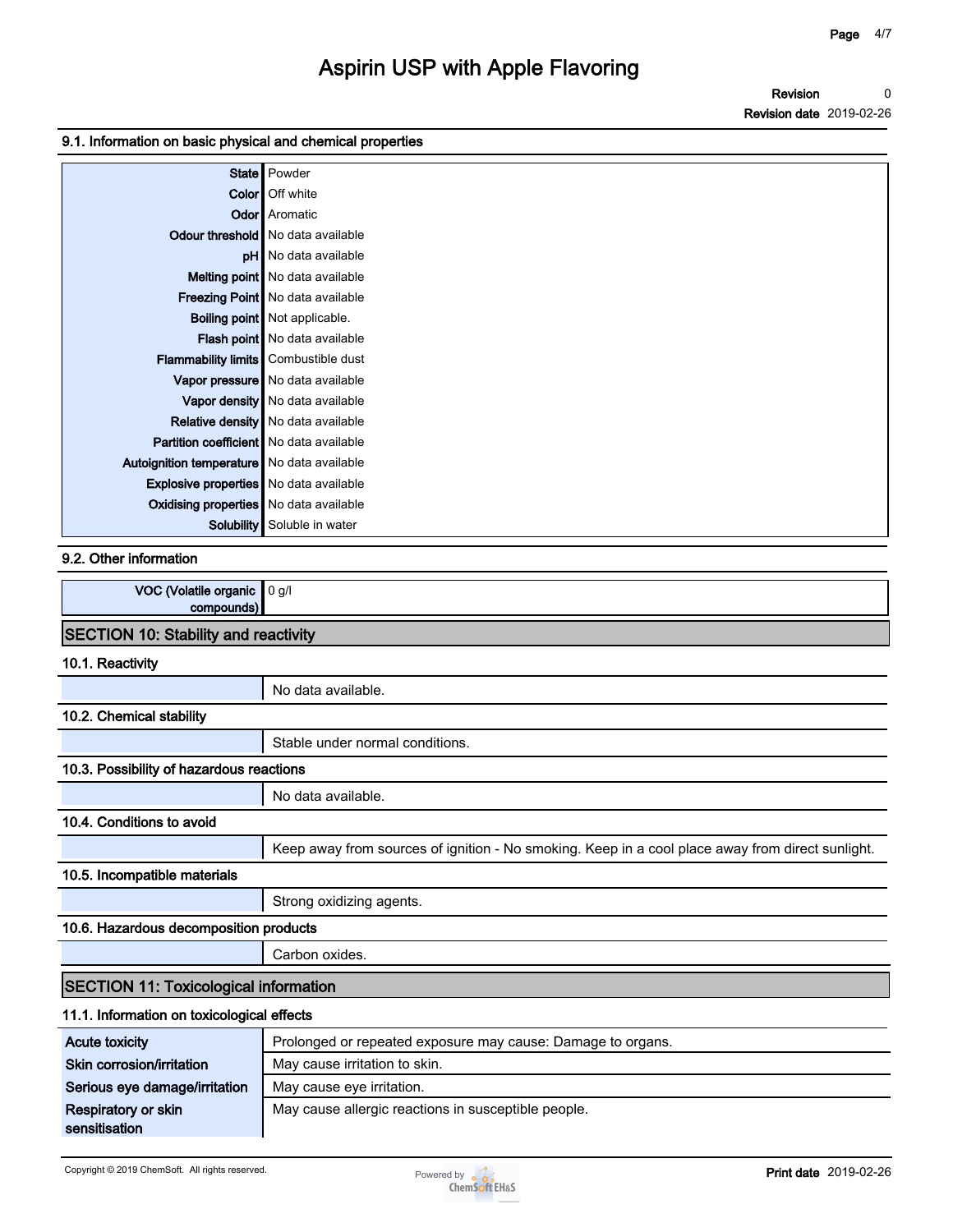**Revision 0**

**Revision date 2019-02-26**

| 11.1. Information on toxicological effects |                                                                                                                                               |  |  |  |  |  |  |  |
|--------------------------------------------|-----------------------------------------------------------------------------------------------------------------------------------------------|--|--|--|--|--|--|--|
| Germ cell mutagenicity                     | No mutagenic effects reported.                                                                                                                |  |  |  |  |  |  |  |
| Carcinogenicity                            | Not found to be a potential carcinogen in the International Agency for Research on Cancer (IARC)                                              |  |  |  |  |  |  |  |
|                                            | Monographs, Volumes 1-112.<br>Not listed in the National Toxicology Program (NTP) 13th Report on Carcinogens.                                 |  |  |  |  |  |  |  |
|                                            | Not listed in the OSHA standard 1910.1003 Carcinogens.                                                                                        |  |  |  |  |  |  |  |
| <b>Reproductive toxicity</b>               | No teratogenic effects reported.                                                                                                              |  |  |  |  |  |  |  |
| STOT-single exposure                       | May cause irritation to respiratory system.                                                                                                   |  |  |  |  |  |  |  |
| Repeated or prolonged<br>exposure          | Avoid prolonged or repeated exposure.                                                                                                         |  |  |  |  |  |  |  |
| 11.1.4. Toxicological information          |                                                                                                                                               |  |  |  |  |  |  |  |
| Acetylsalicylic acid                       | <b>Oral Rat LD50: 1600</b><br>Dermal Rabbit LD50: 7940                                                                                        |  |  |  |  |  |  |  |
| Aspirin USP with Apple                     | <b>Oral Rat LD50: 435</b>                                                                                                                     |  |  |  |  |  |  |  |
| Flavoring                                  |                                                                                                                                               |  |  |  |  |  |  |  |
| <b>SECTION 12: Ecological information</b>  |                                                                                                                                               |  |  |  |  |  |  |  |
| 12.1. Toxicity                             |                                                                                                                                               |  |  |  |  |  |  |  |
|                                            | No data available                                                                                                                             |  |  |  |  |  |  |  |
| 12.2. Persistence and degradability        |                                                                                                                                               |  |  |  |  |  |  |  |
|                                            | No data available.                                                                                                                            |  |  |  |  |  |  |  |
| 12.3. Bioaccumulative potential            |                                                                                                                                               |  |  |  |  |  |  |  |
|                                            |                                                                                                                                               |  |  |  |  |  |  |  |
| <b>Partition coefficient</b>               |                                                                                                                                               |  |  |  |  |  |  |  |
|                                            | Aspirin USP with Apple Flavoring No data available<br><b>Sucrose</b> No data available                                                        |  |  |  |  |  |  |  |
|                                            | Corn Starch No data available                                                                                                                 |  |  |  |  |  |  |  |
|                                            |                                                                                                                                               |  |  |  |  |  |  |  |
| <b>SECTION 13: Disposal considerations</b> |                                                                                                                                               |  |  |  |  |  |  |  |
| 13.1. Waste treatment methods              |                                                                                                                                               |  |  |  |  |  |  |  |
|                                            | Dispose of in compliance with all local and national regulations.                                                                             |  |  |  |  |  |  |  |
| <b>General information</b>                 |                                                                                                                                               |  |  |  |  |  |  |  |
|                                            | Dispose of in compliance with all local and national regulations. Do not contaminate water by<br>cleaning of equipment or disposal of wastes. |  |  |  |  |  |  |  |
| Disposal of packaging                      |                                                                                                                                               |  |  |  |  |  |  |  |
|                                            | Do NOT reuse empty containers. Empty containers can be sent for disposal or recycling.                                                        |  |  |  |  |  |  |  |
| <b>SECTION 14: Transport information</b>   |                                                                                                                                               |  |  |  |  |  |  |  |
| 14.1. UN number                            |                                                                                                                                               |  |  |  |  |  |  |  |
|                                            | The product is not classified as dangerous for carriage.                                                                                      |  |  |  |  |  |  |  |
| 14.2. UN proper shipping name              |                                                                                                                                               |  |  |  |  |  |  |  |
|                                            | The product is not classified as dangerous for carriage.                                                                                      |  |  |  |  |  |  |  |
| 14.3. Transport hazard class(es)           |                                                                                                                                               |  |  |  |  |  |  |  |
|                                            | The product is not classified as dangerous for carriage.                                                                                      |  |  |  |  |  |  |  |
| 14.4. Packing group                        |                                                                                                                                               |  |  |  |  |  |  |  |
|                                            |                                                                                                                                               |  |  |  |  |  |  |  |

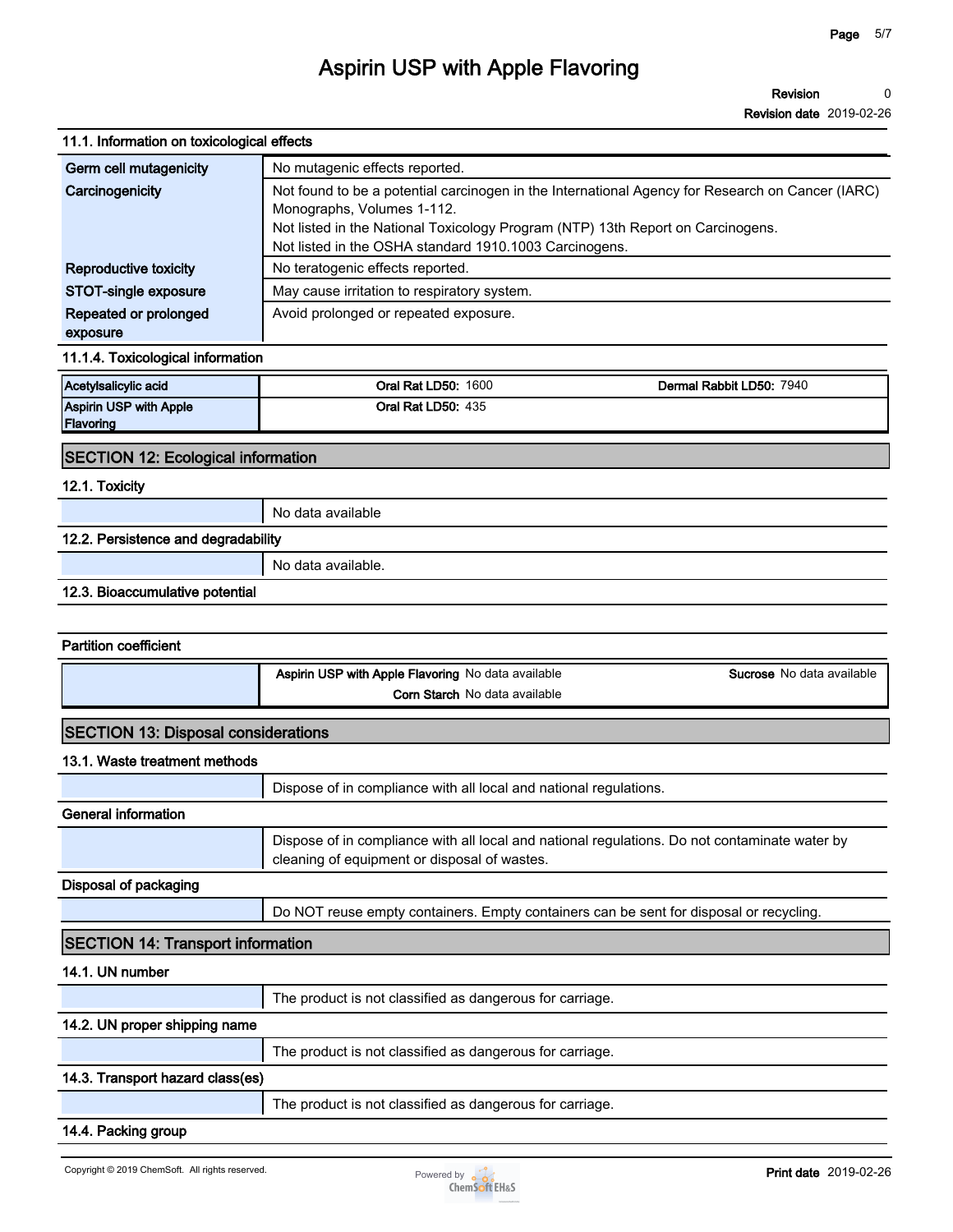**Revision 0**

**Revision date 2019-02-26**

#### **Inventories**

| Ingredient                                                       | TSCA | <b>MA</b> | SARA313 | <b>CALPROP65</b> | <b>CWA307</b> | <b>CAA112</b> | <b>CWA311</b> | <b>SARA302</b> | SARA304 |
|------------------------------------------------------------------|------|-----------|---------|------------------|---------------|---------------|---------------|----------------|---------|
| Sucrose (.alpha.-D-Glucopyranoside,<br>.beta.-D-fructofuranosyl) |      |           | N       | N                |               |               | N             | N              | N       |
| Acetylsalicylic acid (Benzoic acid, 2-<br>(acetyloxy)-)          |      |           | N       |                  |               |               | N             |                | N       |
| Corn Starch (Starch)                                             |      |           | N       | N                |               |               | N             |                | N       |

### **Further information**

| The labeling requirements of the Federal Food, Drug, and Cosmetic Act differ from the<br>classification criteria and hazard information required for safety data sheets and for workplace<br>labels under the OSHA Hazard Communication Standard 29 CFR 1910.1200. Following is the<br>hazard information as required on the drug label:. |
|-------------------------------------------------------------------------------------------------------------------------------------------------------------------------------------------------------------------------------------------------------------------------------------------------------------------------------------------|
| Keep out of reach of children. For animal use only. Not for human use.                                                                                                                                                                                                                                                                    |
| NDC# 59051-8897-4.                                                                                                                                                                                                                                                                                                                        |